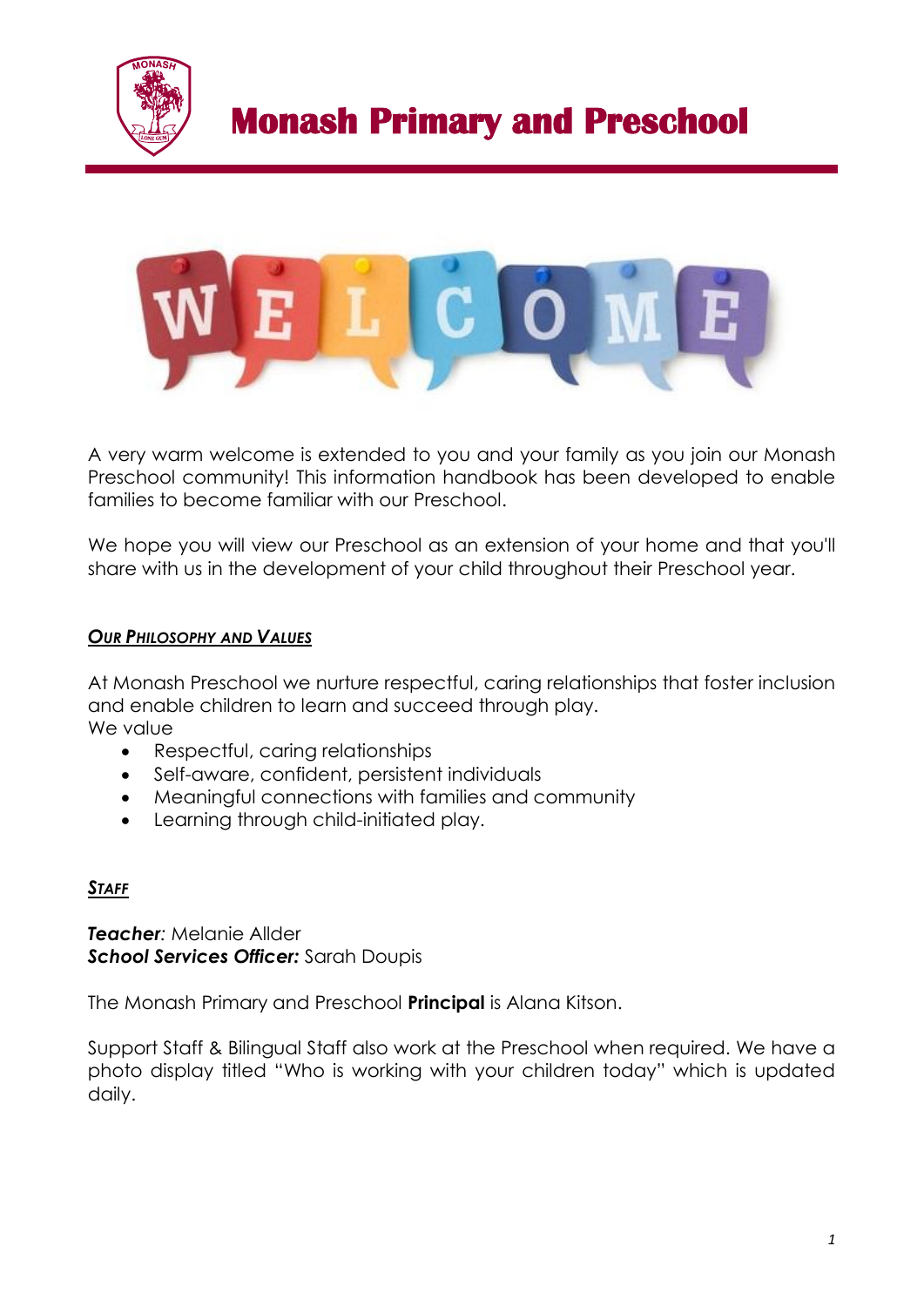

## *ADDRESS AND CONTACT DETAILS*

Address: 22 Jackson Street, Monash, S.A. 5342 PO Box 24, Monash, S.A. 5342 Phone: (08) 85835361 Fax: (08) 85835310 Email: dl.0274.info@schools.sa.edu.au Website: www.monashps.sa.edu.au

## *SERVICES OFFERED*

*Sessional Preschool:* 

Children are able to attend up to 15 hours of Preschool per week during the year prior to them beginning school. We offer 30 hours over a fortnight, on Mondays, Wednesdays and alternate Thursdays (Weeks 2, 4, 6, 8 each term) from 8.45am - 3.00pm.

*3 year old Indigenous and Guardianship of the Minister children:*

Children are eligible to attend 12 hours per week of Preschool from the time they turn 3.

*Pre-entry:*  3 sessions are offered during Term 4, prior to starting Preschool.

*Playgroup:* 

Operates from the Preschool on Friday mornings, 9.15-11.00am.

*We also have access to:*

Speech Pathology, bilingual support, Support Services for children with identified needs and Child & Youth Health Services.

## *Out of School Hours Care (OSHC)*

Monash Preschool children have access to the Monash OSHC service, which operates from one of the school buildings and is provided by Happy Haven OSHC Pty Ltd. Sessions times, fees and further information is available from our admin office.

### *POLICIES AND PROCEDURES*

Site specific policies and procedures can be found in the Policies and Procedures folder located on the parent sign in desk.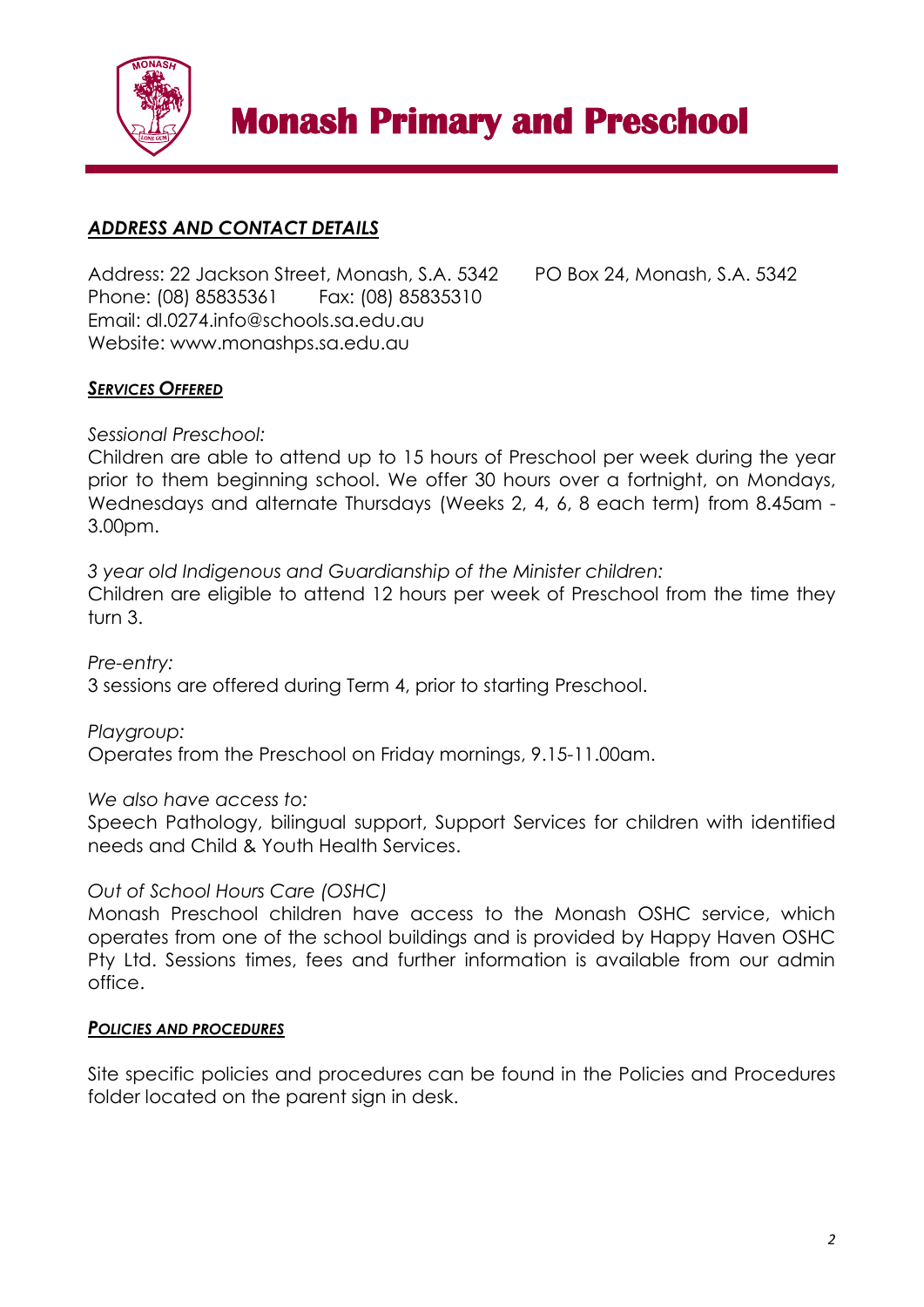

### *PROGRAMMING & PHILOSOPHY*

We believe that our Preschool facilitates the development of life skills and competencies in Preschool children through play-based learning. Our safe, caring, engaging environment enables us to provide challenging, enriching, child-initiated experiences where children feel comfortable to develop and learn through play, according to their individual needs, interests and ideas.

### *Play-based learning*

Free play and exploration are the means by which children learn to solve problems, develop interests, understand respectful and caring relationships and experience success.

Young children work hard at play. They invent scenes and stories, solve problems, and negotiate their way through social roadblocks. They know what they want to do and work diligently to do it. Because their motivation comes from within, they learn the powerful lesson of pursuing their own ideas to a successful conclusion.

Preschool staff use the Australian Early Years Learning Framework (EYLF) as a curriculum guide, which fosters those life skills and competencies (learning outcomes) that we all want for our children. These Learning Outcomes are:

- $\leftarrow$  Children have a strong sense of identity
- $\leftarrow$  Children are connected with and contribute to their world
- $\leftarrow$  Children have a strong sense of wellbeing
- **↓** Children are confident and involved learners
- **←** Children are effective communicators.

As well as the Early Years Learning Framework, we use the Indicators of Preschool Numeracy and Literacy. The indicators have been developed for teachers to use in a continuous cycle to identify, plan for, assess, monitor and report on each child's numeracy and literacy learning and growth.

## *Planning for Learning*

Staff plan on a fortnightly basis and modify the learning opportunities daily to cover all curriculum areas. Our topics and program are based on children's interests, ideas, wonderings and needs as well as the written observations of staff or something special happening in the community. A summary of the 'Learning Plan' is located on the wall above the parent sign in desk.

Children's sleep and rest needs are considered and we provide quiet areas both indoors and outdoors for children seeking some 'alone time' or privacy in play.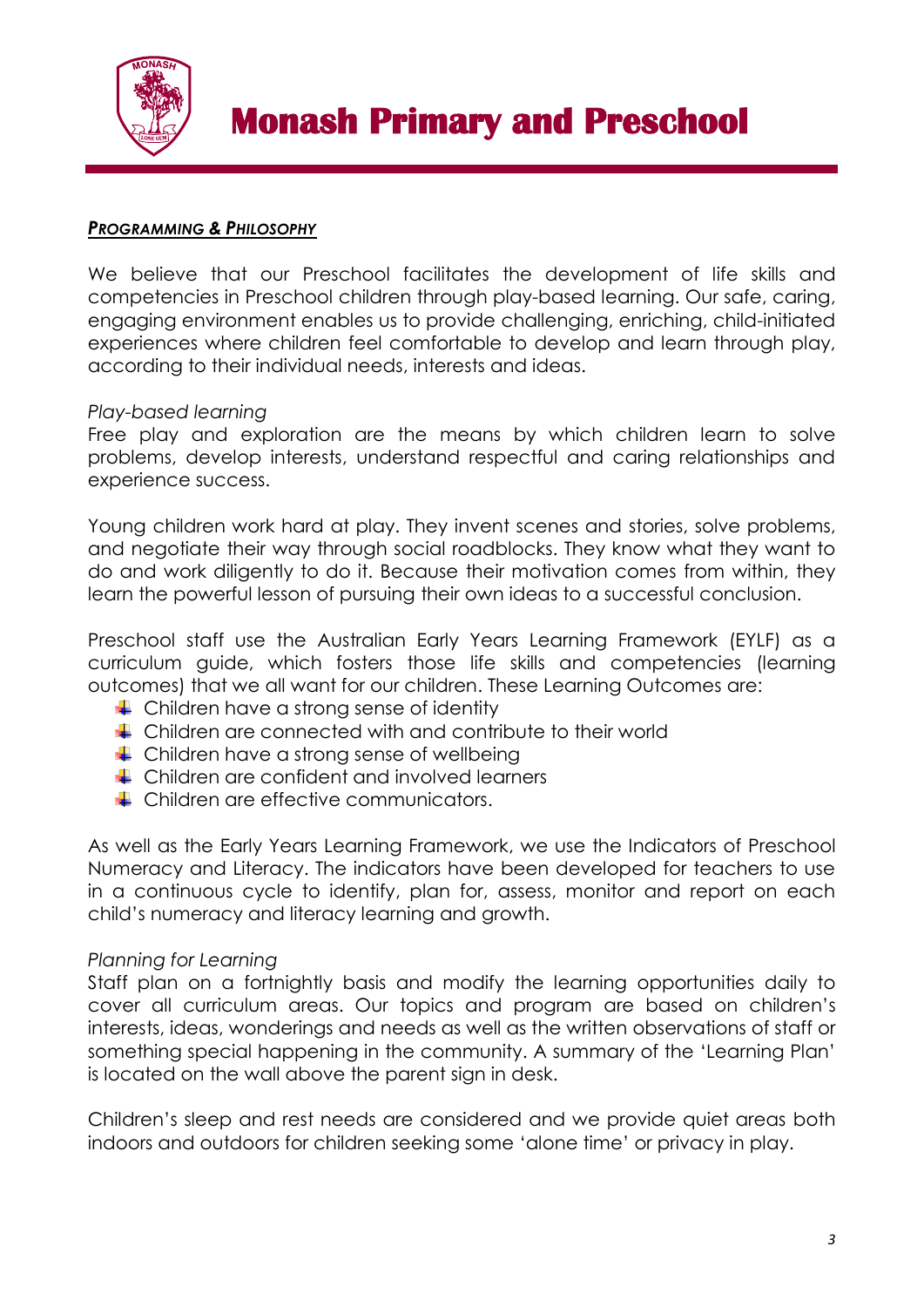

Throughout the year at Preschool, ongoing observations and assessments will be undertaken and the information gathered will be readily available and shared with parents/carers on a continual basis.

We welcome any input from you regarding your child's needs, interests and wonderings.

### *Excursions*

At times, we have spontaneous walks within our local area to enhance children's learning based on their interests. Permission for your child to participate in these walks is part of the permissions forms completed on enrolment. If we know in advance about an upcoming local walk, we will notify families. Once or twice a year we plan excursions involving bus transport, and for these excursions, separate consent forms will be issued and you will be required to fill them in to give your child permission to participate.

### *REPORTING AND ACCOUNTABILITY*

During your child's time at Preschool, staff will observe and note his/her progress and plan for continuing development. Parents/carers are encouraged to discuss their child's development and we appreciate any input from you regarding your child's needs. By returning your child's Welcome Survey (in your Welcome Pack) you will help to give us an overview of your child's strengths, needs and interests.

## *Individual learning plans*

We will develop an Individual Learning Plan (ILP) for each child during Term 1. This will focus on your child's interests and strengths as well as strategies and program goals we will aim to achieve over the following weeks.

Learning goals will be regularly reviewed with children and families and celebrated and updated, ensuring each child has a current individual focus.

## *Learning Stories*

Every child has an individual portfolio in which staff collate Learning Stories related to your child's learning journey throughout the year. We encourage you to look through this folder with your child at any time.

### *Statement of Learning*

When your child leaves Preschool to start school, you will receive a 'Statement of Learning', which is a brief summary of your child's development and distance travelled during his/her time at the Preschool.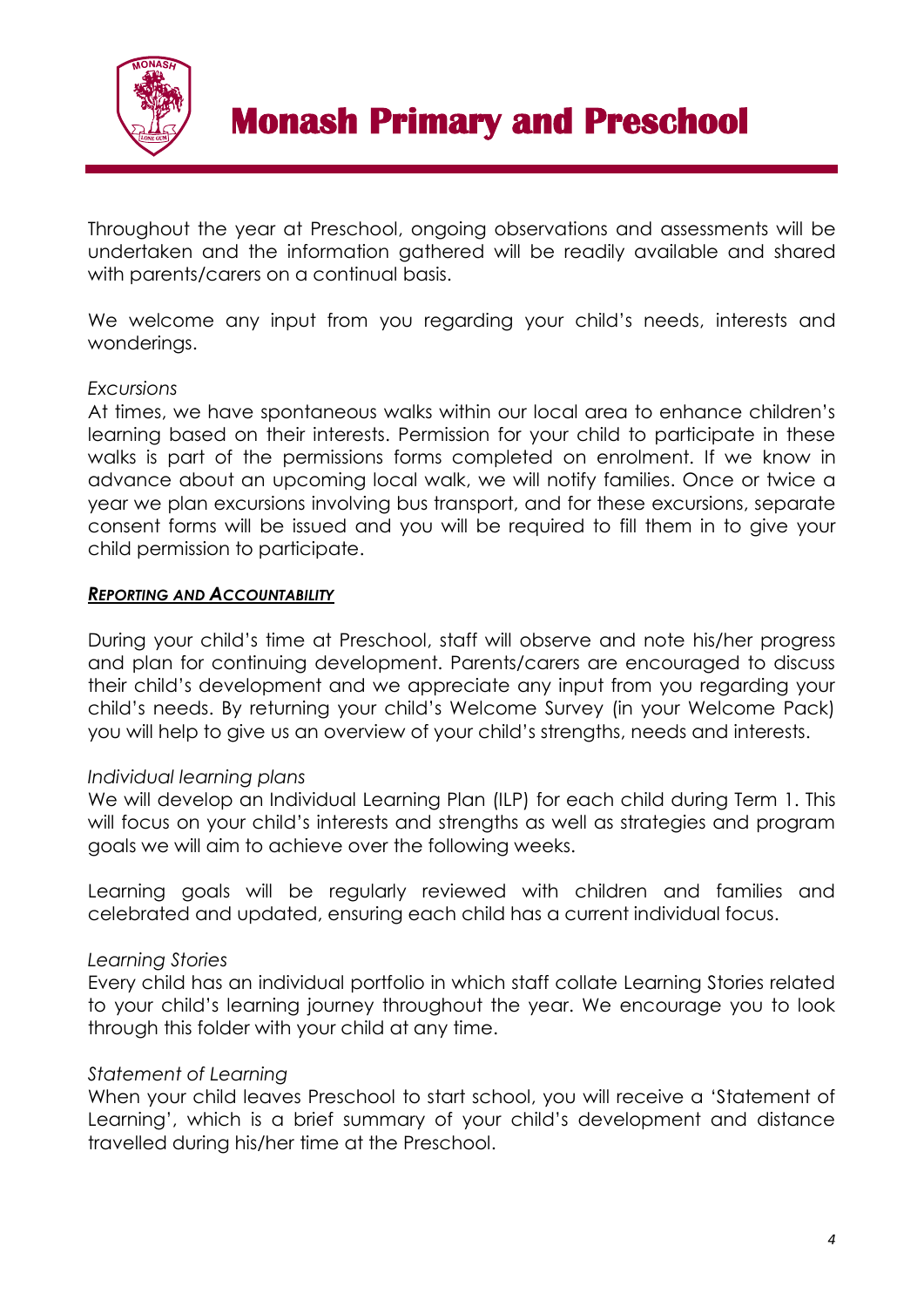

#### *WHAT TO BRING TO PRESCHOOL*

All children are asked to bring:

- A *bag/backpack* to put their belongings in.
- A sun-safe *hat*, which can be purchased through the admin office.
- A *healthy, nutritious lunch* in a named container as well as *a piece of fruit or vegetable* for a healthy snack. Some children may need one other snack item in their lunchbox. Lunch boxes are kept in the refrigerator during the day. Lollies, chocolate, cakes, sweet biscuits and the like do not align with our Healthy Eating and Nutrition Policy, so please leave them for after Preschool. Packaged foods that are high in sugar or salt and low in nutritional value are also discouraged.
- Their own drink bottle filled with water, for health and hygiene purposes. We provide a supply of fresh water for refills during the day. Juice boxes are discouraged due to high sugar content.
- A change of clothes (or two!).
- Staff will also discourage children from bringing toys from home to Preschool they are too easily lost or broken, and can instigate unnecessary conflict.

*\*\*You can assist your child and staff by ensuring all clothing, bags, lunch boxes, drink bottles, etc are clearly labelled with your child's name.*

Getting "dirty" is part of Preschool business, so please dress your child accordingly and keep precious clothes for precious family times. Children feeling that they can play and explore freely without being concerned with getting "dirty" is an important part of their time at Preschool. Also, as we encourage independence, children will be encouraged to manage their own clothing in the first instance, such as practicing with buckles, laces and buttons.

Most of the paints used at Preschool are non-staining. Use cold water when washing.

We would prefer that children do not come to Preschool wearing thongs, long dresses or high heels. These items of clothing can cause accidents while climbing or running. We do have a selection of spare clothes for those unexpected accidents.

### *Uniform*

Uniform items are available to purchase or order from the Admin office. The t-shirts and jumpers/jackets feature the Monash Primary and Preschool logo, are comfortable and easy to wash, and affordable to enable access for all. All Preschool children are encouraged to wear the t-shirt. Please contact our admin office to organise a t-shirt for your child.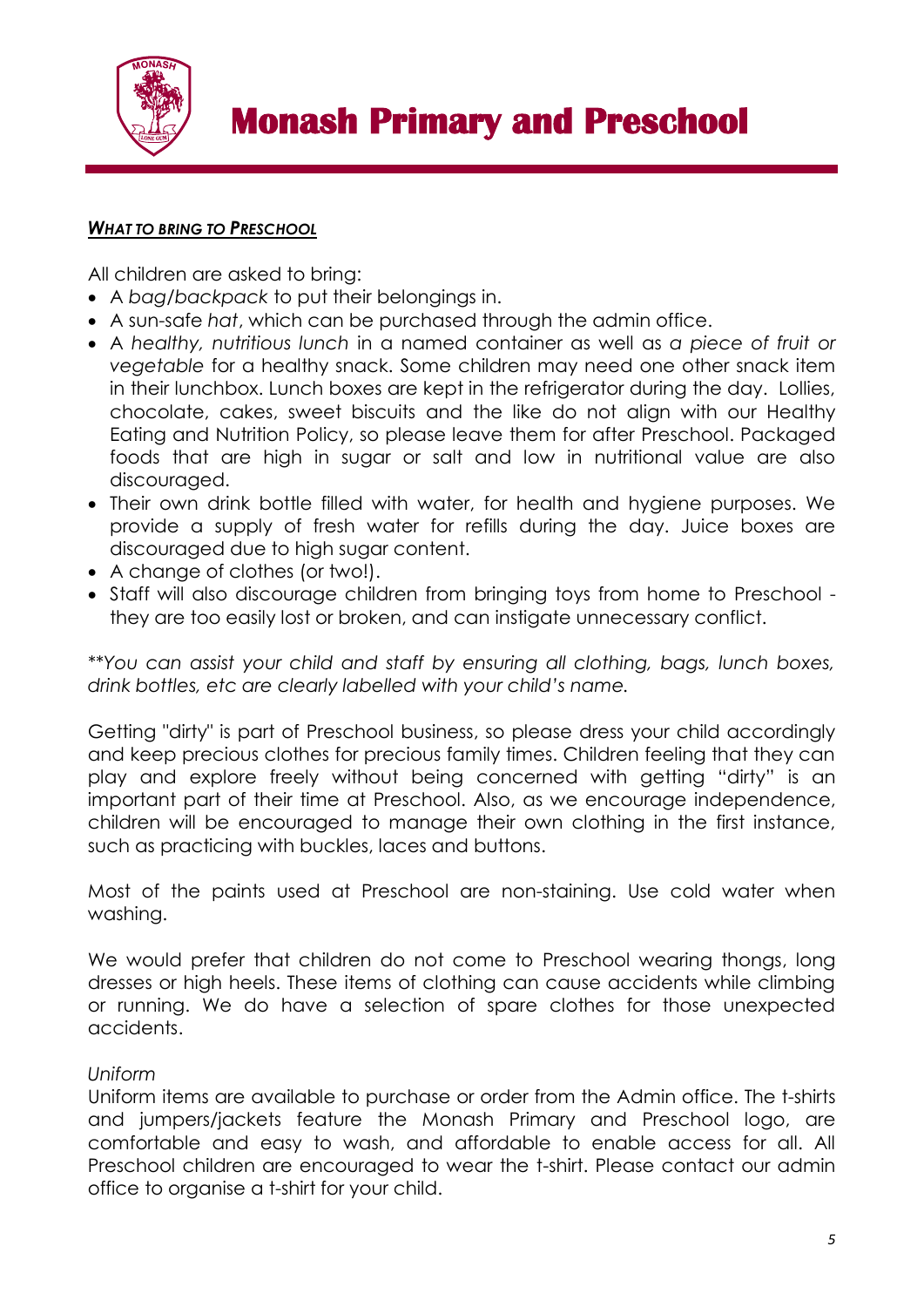

## *Lost Property*

In the event of lost clothing/items, please check our lost property basket in the first instance, which is located outside on the children's lockers. If you and your child have looked and cannot locate your missing item, see a staff member who just may know where it is!

## *Library*

The Library is located in the building alongside the Preschool. Preschool children visit the library on occasion and have the opportunity to borrow a book for a week. Please make sure that the children remember to bring their book back so that they can borrow another one. Families are welcome to support their child to visit the library before or after school.

## *PARENT/CARER RESPONSIBILITIES*

## *Sign in, delivering & collecting children*

It is the responsibility of parents/carers to sign their child's name in and out at the beginning and end of each day. The sign in sheet is located on the long desk inside the double doors.

We actively encourage children to greet staff in the morning and to say goodbye when they leave, and your support with this will encourage them to develop a strong sense of identity, a connectedness with their world and to become an effective communicator. Please also ensure you 'handover' your child to a staff member before you leave in the morning. This ensures staff are aware of children coming and going and that relevant information is exchanged.

Please wait with your child if you arrive before the session starting time of 8.45am, as staff will be busy preparing for the day. This is valuable time for staff to prepare activities and generally set up for the day.

Please try to be punctual when collecting children, as they can become distressed if all the other children have gone home ahead of them. If you are unavoidably delayed at pickup time, which can happen sometimes, please telephone as soon as possible so that your child can be reassured.

On those days when somebody other than the nominated or usual parent/carer is collecting your child, it is necessary that both child and staff are told and details recorded on the 'who's collecting my child' sheet at the sign in desk.

We require written approval from you if you intend to have an older sibling collect your child from Preschool.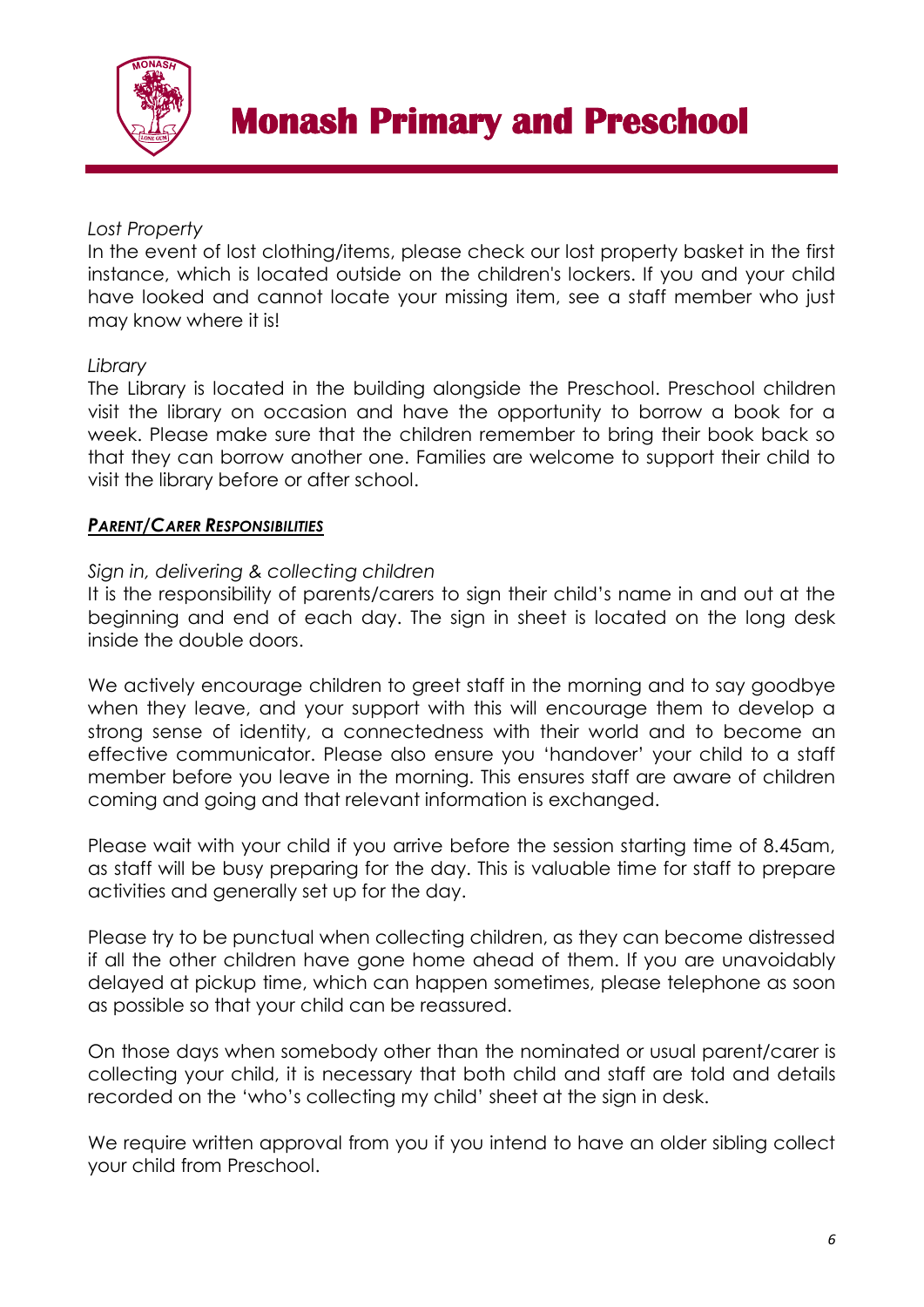

### *Absences*

We ask that you notify the admin office if your child is going to be away. Regular attendance is important for your child to maintain continuity and shows understanding and support for the educators who are planning for your child's individual needs, ideas and interests.

### *Change of details*

Keeping office and Preschool staff informed of any changes to your personal circumstances or contact details is imperative to the care and education of your child. If you change your address or phone numbers, or if your family situation changes or is impacted by a significant event, please let staff know as soon as practicable, so we can amend our records and support your child if needed.

### *Note Pockets*

Each child has a named pocket in which newsletters, notices, invoices, etc are placed. Please check these daily.

### *PARENT AND CAREGIVER INVOLVEMENT*

We encourage you to drop into the Preschool any time during the session or stay and spend time reading and playing with your child and his/her friends.

There are a number of ways you can be involved in your child's time at Preschool. We are always looking for family members, caregivers and community members to assist with cooking experiences, help with end of term jobs and clean up, and helping with supervision on excursions and trips. We invite you to become involved in whichever way you feel comfortable.

### *Collecting Materials*

We encourage families to send along materials for reusing, recycling and inventing by children at the making table. Some suggestions include wood off-cuts for hammering, empty boxes, foam meat trays, wool, material scraps, corks, greeting cards, old wrapping paper, storage containers (margarine & ice-cream), gum nuts, shells, buttons…

Items not suitable for collecting are toilet rolls, match boxes, cigarette boxes, wine casks.

## *Washing Roster*

A regular cleaning schedule for equipment is a requirement within the National Quality Standards and we rely on parent help for this. A roster is drawn up each term and your help with the cleaning of equipment, smocks, towels and cloths will be greatly appreciated.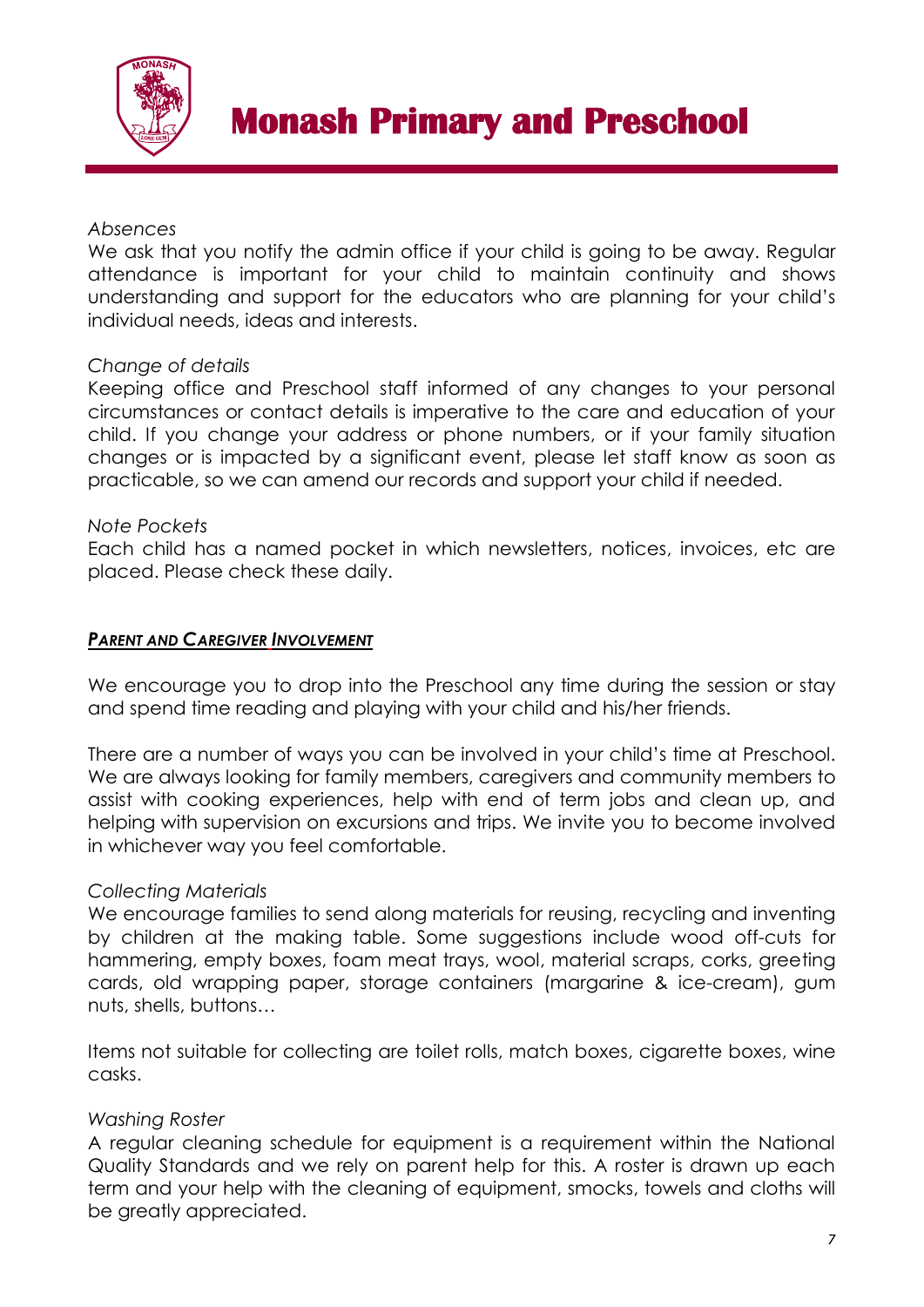

## *Facebook and Class Dojo*

Monash Primary and Preschool has a Facebook page where we share information and photographs of things that have been happening in our site. Search for "Monash Primary and Preschool SA" to like this page.

We also have a 'Class Dojo' page, which we update regularly with photos or information of what is happening at Preschool. We also use it as a communication platform for private messages with individual families. Information about accessing the current Dojo page will be provided by Preschool staff. This is a private/locked page, so access is restricted to current Preschool parents/carers.

## *Celebrations*

Celebrations are an important part of our communities and families. They promote a sense of belonging and positive self-esteem and can be celebrated in a variety of ways. The staff will endeavour to celebrate each child's birthday at the Preschool, however we do ask parents/carers to remind us so that we can ensure that it is celebrated during the day.

It is not an expectation, however families often like to send something to share with the group as part of their child's celebration. We ask families to send non-edible items such as novelty pencils, stickers, balloons, etc in place of cakes and sweets.

## *Fees*

Fees are set by the Governing Council and help to meet the running costs of the centre.

2022 Fees: \$75 per term. Fees can be paid in full by the end of Term 1, or on a term-by-term basis.

All money is managed through the Admin office.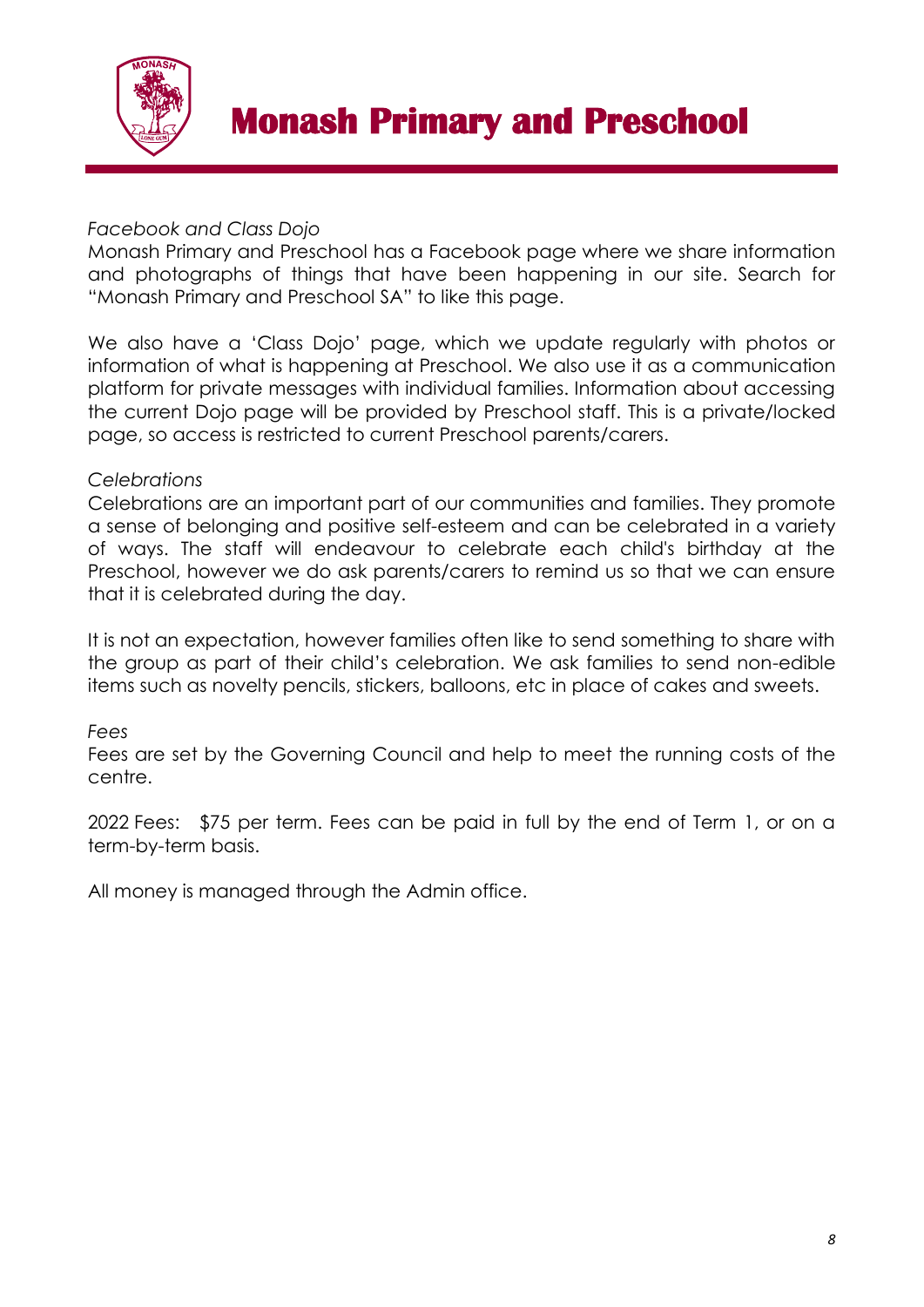

## *HEALTH CARE*

#### *Illness*

Please notify staff if your child is sick, especially if they are suffering from an illness that can be transmitted to other children such as conjunctivitis, measles or school sores or if your child is going to be away for a number of sessions.

### *Medication administration*

It is a requirement that children attending Preschool requiring medication to be administered by staff (even a once off) must be prescribed by a Doctor and have your child's name and required dosage on the medication packaging, or on a letter from the Doctor.

### *Severe medical conditions including allergies*

Any child with a medical condition or severe allergy must have a Health Care Plan to ensure everyone's responsibilities are clearly defined. See a staff member for details.

#### *First Aid*

At times, children have accidents and are hurt at Preschool. All staff have a current first aid certificate and take great care when dealing with your child. If your child requires first aid treatment at Preschool, staff will place a First Aid note into your child's communication pocket informing you to see the staff member responsible for your child's care. We may also make a courtesy call to you at the time, depending on the injury.

#### *Insurance*

As children are not insured whilst at Preschool, insurance cover is available. If more information is needed, contact a staff member.

Ambulance cover is available from your local St. John Ambulance Centre.

### *Child and Youth Health 4 year-old screenings*

These screenings are conducted throughout the year by a CAFHS nurse who comes to Preschool to screen children in an environment comfortable to them. This screening includes many aspects of general development such as hearing, sight and fine motor control. Parents/carers will be notified of appointments in due course. For further information about this service, contact your local Child and Youth Health Clinic on 8582 2666.

### *Dental Care*

Dental care is FREE for all Preschool children at the Riverland Oral Health Centre (ROHC). All babies, children and young people 0-17 years are welcome to attend.